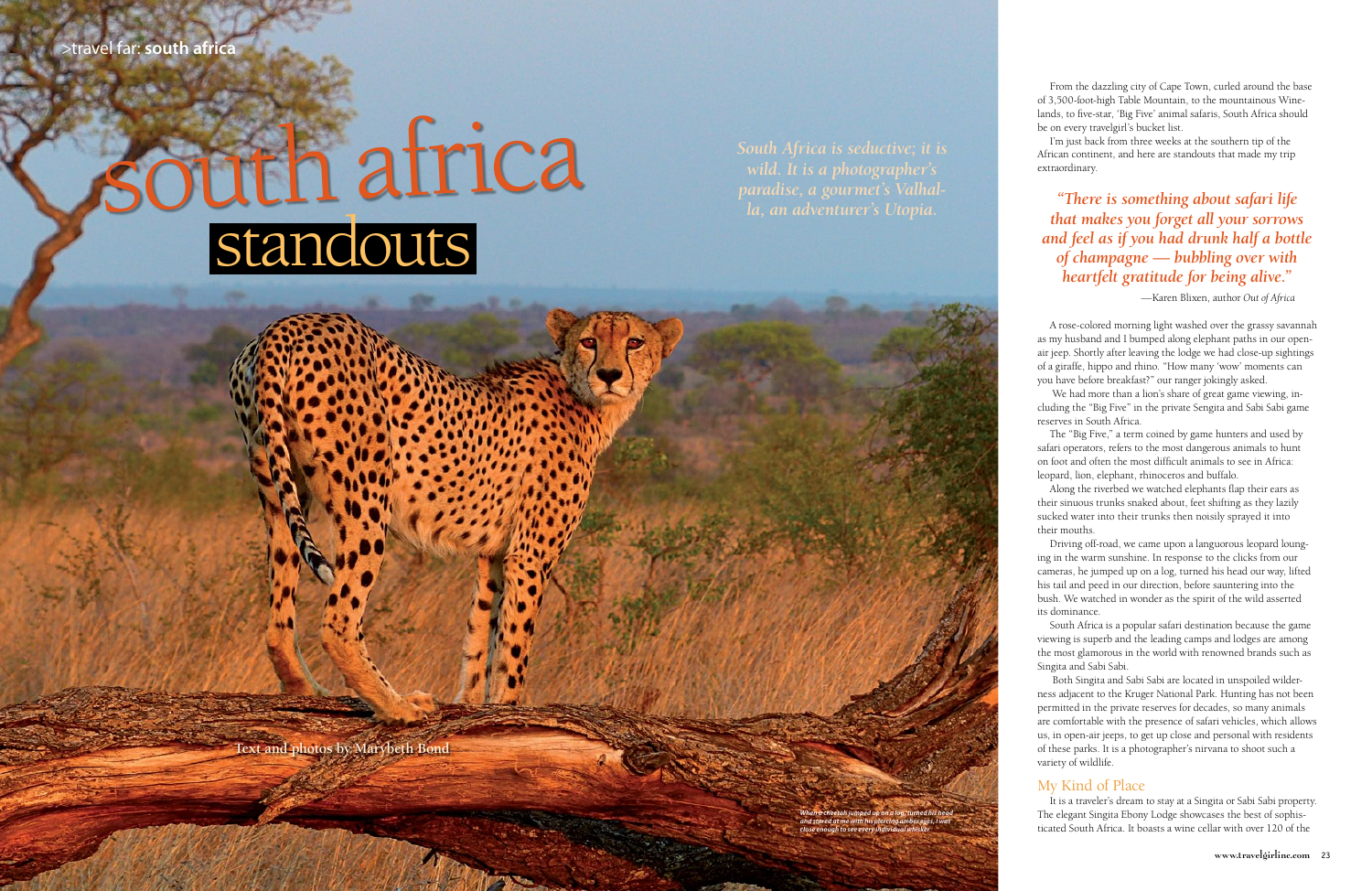

best South African wines and offers the expertise of two sommeliers on property. Between morning and sunset game drives, guests partake in guided bush walks, relax in the spa, visit a nearby local village, taste wine in the cellar, compare aged whiskies at the bar, or shop at the boutique stocked with museumquality African art and hand-crafted jewelry.

One afternoon, during a dip in the private plunge pool outside our two-room suite, I watched a herd of elephants hiding their babies between their legs as they grazed along the river below. As I rinsed off in the outdoor shower, two gazelle stepped out of the bushes nearby. This was my kind of place.

Sabi Sabi Earth Lodge, designated one of National Geographic's Unique Lodges of the World, also offers an over-the-top safari experience. Guests are pampered with luxurious accommodations, plunge pools, outdoor showers, superb cuisine and wine, as well as walking tours, community visits, morning and afternoon game drives, and a stop for "sundowners" — a round of drinks and snacks in the bush as the sun sets.

# *No one can return from the Serengeti unchanged. "You know you are truly alive when you're living among the lions."*

*Opposite page top from left to right: A male lion with a bulging belly rests in the shade after a huge meal; Vineyards with indoor and outdoor tasting rooms dot the countryside around Franschhoek and Stel-lenbosch; The Bo-Kaap neighborhood in Cape Town is lined with colorfully-painted houses; Aerial view of the Ellerman House gardens, pool and Bantry Bay; A smile and sip of Cabernet Franc welcome guests in the Winelands at Franschhoek's La Residence; Creative Zulu weavers sell handmade baskets made of telephone wire. Each basket is unique.*  From the moment we pulled into the discreet entrance to the Ellerman House, we felt like we were visiting friends in a private estate on the French Cote d'Azur. Once the home of Sir John and Lady Ellerman, British shipping magnates, the Edwardian mansion has a birds-eye view of the ocean. The mansion, transformed into a five-star hotel, is located on 1.5 acres of sprawling lawns in the "bil-

—Karen Blixen, author, *Out of Africa*

# Crazy for Cape Town

Cape Town is renowned for its excellent climate, friendly locals, top-rated hotels, internationally-ranked restaurants, boutique shops, trendy wine bars and a nightlife that never stops. Small bays with white sand beaches stretch into the distance dotted with swooping seagulls and sun-kissed surfers.

Although every tourist should visit Table Mountain and the Victoria and Alfred Waterfront in Cape Town, additional standouts are the Bo-Kaap neighborhood lined with colorfully painted homes and Robben Island, which is South Africa's Alcatraz, a World Heritage Site where Nelson Mandela was detained for 18 of his 27 years in prison. Robben Island is a "must visit"

to learn about apartheid. In addition, don't miss a day trip south to see the endangered African penguins romp around Boulders Beach in the Cape Peninsula. Take the stairs to the top of Cape Point or ride the Flying Dutchman funicular up to the viewing point, where you can enjoy panoramic views of the South Atlantic Ocean. Below you, huge waves crash where the two oceans seem to meet. Watch for marauding baboons along the road. If you're lucky, you might even spot whales or a great white shark!

# A Legend of Luxury

Although Cape Town has no shortage of fabulous boutique hotels, two stellar properties stand out.

lionaire's residential neighborhood" of Bantry Bay. Often called Cape Riviera, it is home to some of the country's most expensive real estate.

You may never want to leave the antique-furnished library, parlor and living rooms, or the gardens, pool or spa. Guests often include those who prefer not to be disturbed, such as celebrities, honeymooners, couples and art collectors. The mansion, garden and art gallery display one of the largest private South African art collections with over 1,000 works. We felt sinfully indulgent basking in the epic views from our spacious oceanfront suite, the dining room and terrace while enjoying the exquisite wine and cuisine.

Another five-star hotel with spectacular ocean and mountain views is the Twelve Apostles Hotel and Spa, a Leading Hotels of the World property. It's located on Cape Town's most scenic route and is flanked on one side by Table Mountain and the other by crashing waves. Linger to watch sunset with locals in the Leopard Lounge and dine at the award-winning Azure Restaurant with superb French cuisine and seafood. It serves, undoubtedly, one of the most memorable breakfasts in the world with fresh oysters and bubbly.

# Explore the Winelands

Imagine California's Napa Valley with the Rocky Mountains in Colorado as a backdrop and you'll be close to the South African Winelands, located an hour east of Cape Town.

The famous wine region is grouped in a triangle around Stellenbosch, Franschhoek and Paal and attracts culinary and wine connoisseurs from around the world.

South Africa's most famous grape and red wine varietal is pinotage. It is a complex and fruity wine. Chenin Blanc is the most widely grown white varietal, ranging from sweet to dry, and used to make sherry, sparkling wine, brandy and spirits.

A hurried day trip from Cape Town doesn't give you enough time to explore, sip and savor the region. Plan to stay for a few days. You can easily book tours in your hotel or do wine tours on your own or by bicycle. There are wide shoulders on the roads for cyclists' safety.

We started our tasting in Stellenbosch at the spectacular Delaire Graff estate. The breathtaking location, between majestic mountains and vine-covered hills, is reason enough to linger over wine, a meal or to stay a few nights. We had to choose between the indoor art-filled Wine Lounge with a stunning copper roof and the outdoor terrace. We tasted a flight of wine paired with local cheeses on the terrace, regaling in the sweeping views. Then we walked through the gardens, dotted with fountains and statues, and settled into our two-room villa with a huge terrace and private plunge pool.

The renowned Delaire Restaurant was fully booked for dinner with a chic crowd reminiscent of those seen in the Hamptons or Malibu. So we dined before the blazing fire at the casual and creative Indochine, where the chefs pick produce, herbs and fruit daily at the estate greenhouse and vegetable gardens. The result is extraordinary.